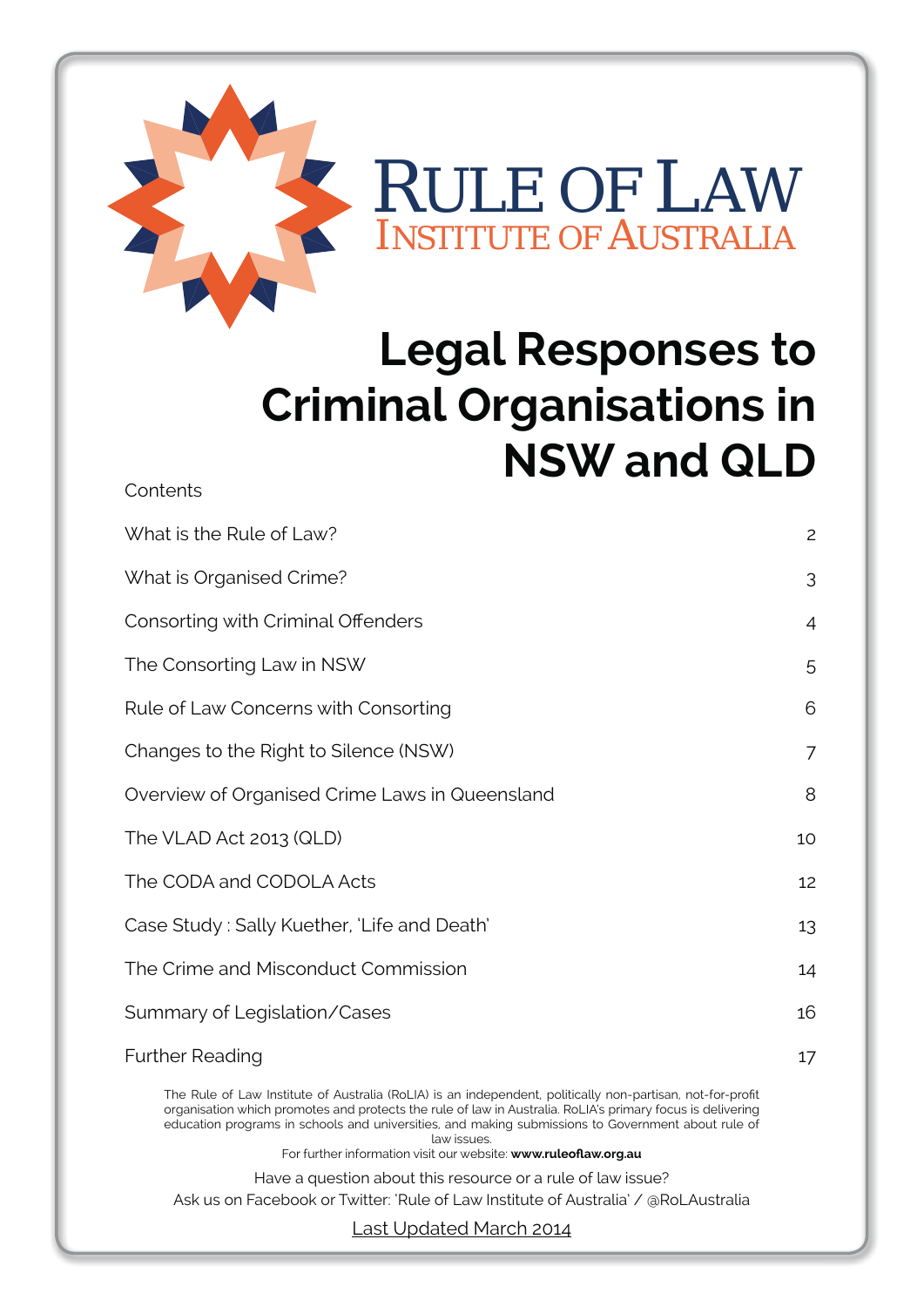# **What is the Rule of Law?**

The central principles of the rule of law are that **power must be used**  according to law, and that everyone should be equal before the law.

The **presumption of innocence** has developed from equality before the law to prevent a person from being punished unless they are proven guilty according to a legal process. That **legal process must treat all people equally** according to the rights and freedoms they are entitled to under law.

The **right to silence** allows someone accused of a crime to avoid incriminating themselves. This is a fundamental principle of criminal law in Australia. The right to silence is also instrumental in ensuring the **onus of proof remains with the prosecution**, and that an accused does not have to prove their innocence.

A fundamental of the rule of law is **fairness in legal processes and proceedings**. People should have the right to see the evidence which is held against them, and have the ability to have their defence heard and considered by an **independent and impartial court**.



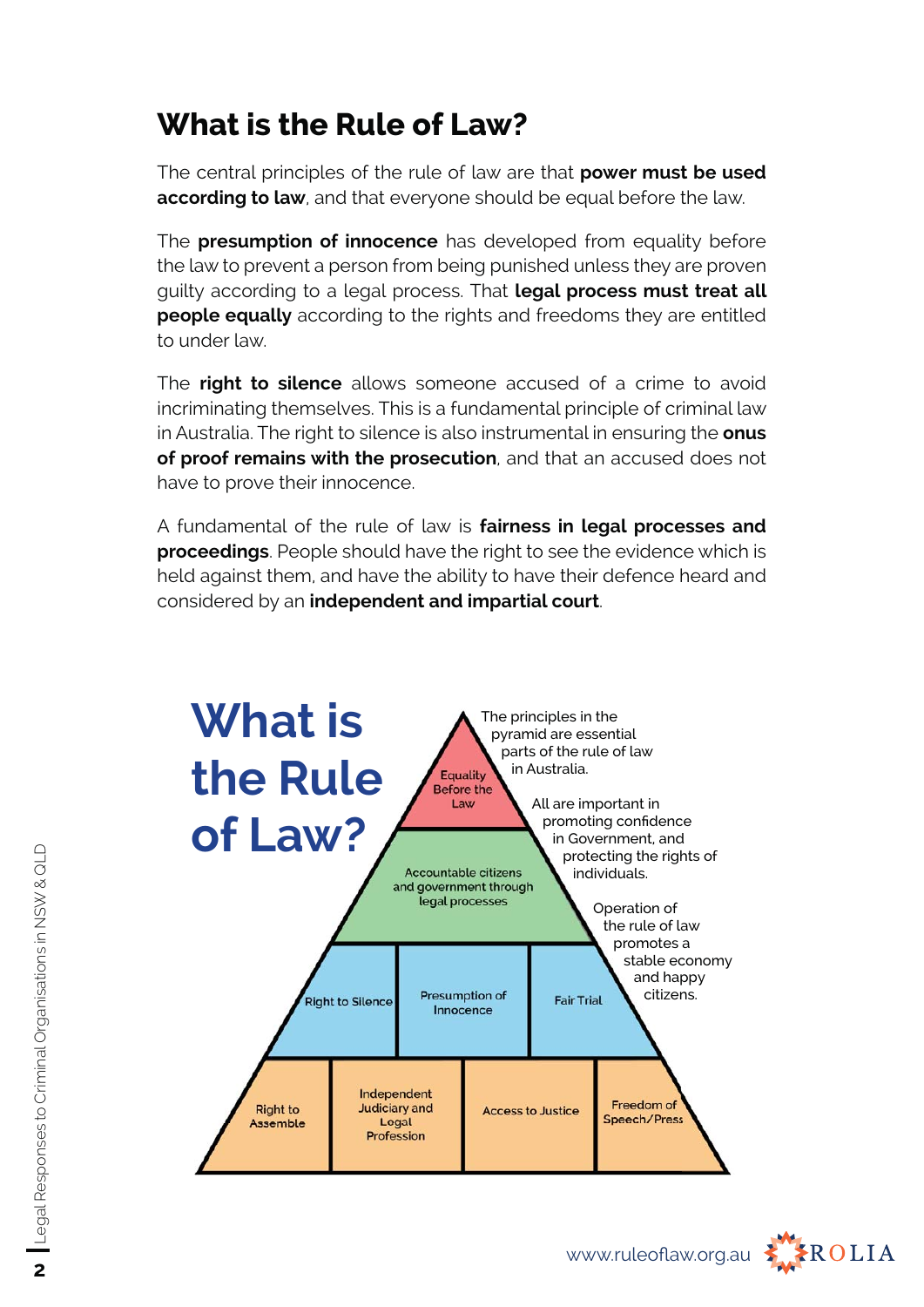# **What is Organised Crime?**

Organised crime involves criminal activity conducted by a group of people who are looking to make money from crime.

People in organised crime groups may share attributes such as a similar cultural or ethnic backgrounds, or shared interests such as riding motorcycles.

Organised crime can involve illegal activities such as:

- the making of, selling or importation of illegal drugs and firearms;
- fraudulent or otherwise illegal practices involving money laundering, gambling, prostitution, and
- committing violent offences to intimidate, or gain advantage over another group.

Motorcycle clubs are one of the most commonly recognisable groups in Australia. They are seen to have links or involvement with organised crime. It is widely accepted that there are criminal elements in some motorcycle clubs but this does not mean that all members of these clubs are criminals or are involved in organised crime.

The Australian Crime Commission, Australia's leading law enforcement and criminal intelligence organisation in the battle against organised crime, estimates that organised crime costs Australia \$15 billion annually.

Isolating people involved in these groups has been difficult for law enforcement, and even with extensive surveillance powers, many criminal organisations have been able to effectively evade prosecution for their activities.

The response by State and Territory Governments around Australia has been to implement laws which limit or remove traditional protections in the criminal law such as the right to silence, privilege against selfincrimination, and reversing the onus of proof which requires an accused to prove their innocence.

Discussion of the rule of law is at the centre of the balancing act between protecting individual rights and passing laws to deal with organised crime.

# **Organised Crime Laws and the Rule of Law**

Many of the laws passed to deal with organised crime across Australia limit or diminish equality before the law in the following ways:

- Mandatory sentences which reduce the independence of the courts to make sentencing decisions which fit the crime.
- Punishing people who remain silent or refuse to give information to law enforcement that will incriminate them.
- Shifting the onus of proof away from the prosecution, and removes an accused's presumption of innocence.

Criticisms of such laws in this booklet discuss how their operation reduces equality before the law.

Although the Queensland and New South Wales Governments have the power under their Constitutions to make such laws, the rule of law requires governments to be held accountable for the laws they pass. It is for this reason that freedom of speech and the media are important in a rule of law society.

Governments on both sides of politics in Australia have supported and passed laws which diminish equality before the law. However, credit must be given to politicians, government and law enforcement agencies as they grapple with difficult legal and social problems in the ways they think best. Their roles as authority figures are essential in maintaining the rule of law in Australia.

The rule of law, however, is not concerned with political justifications or the popularity of the laws in the eyes of the public. **It is concerned with equality before the law being maintained.**

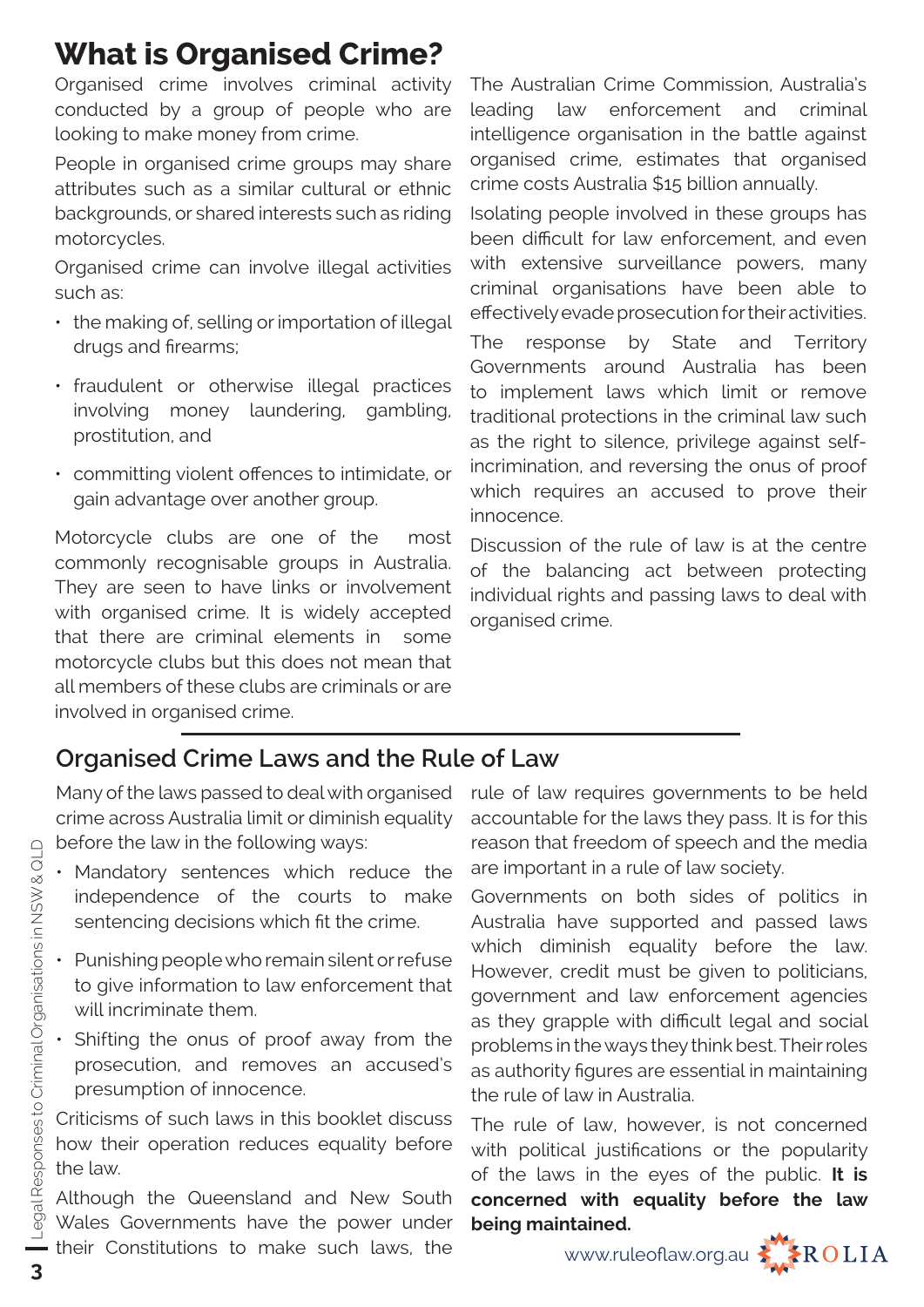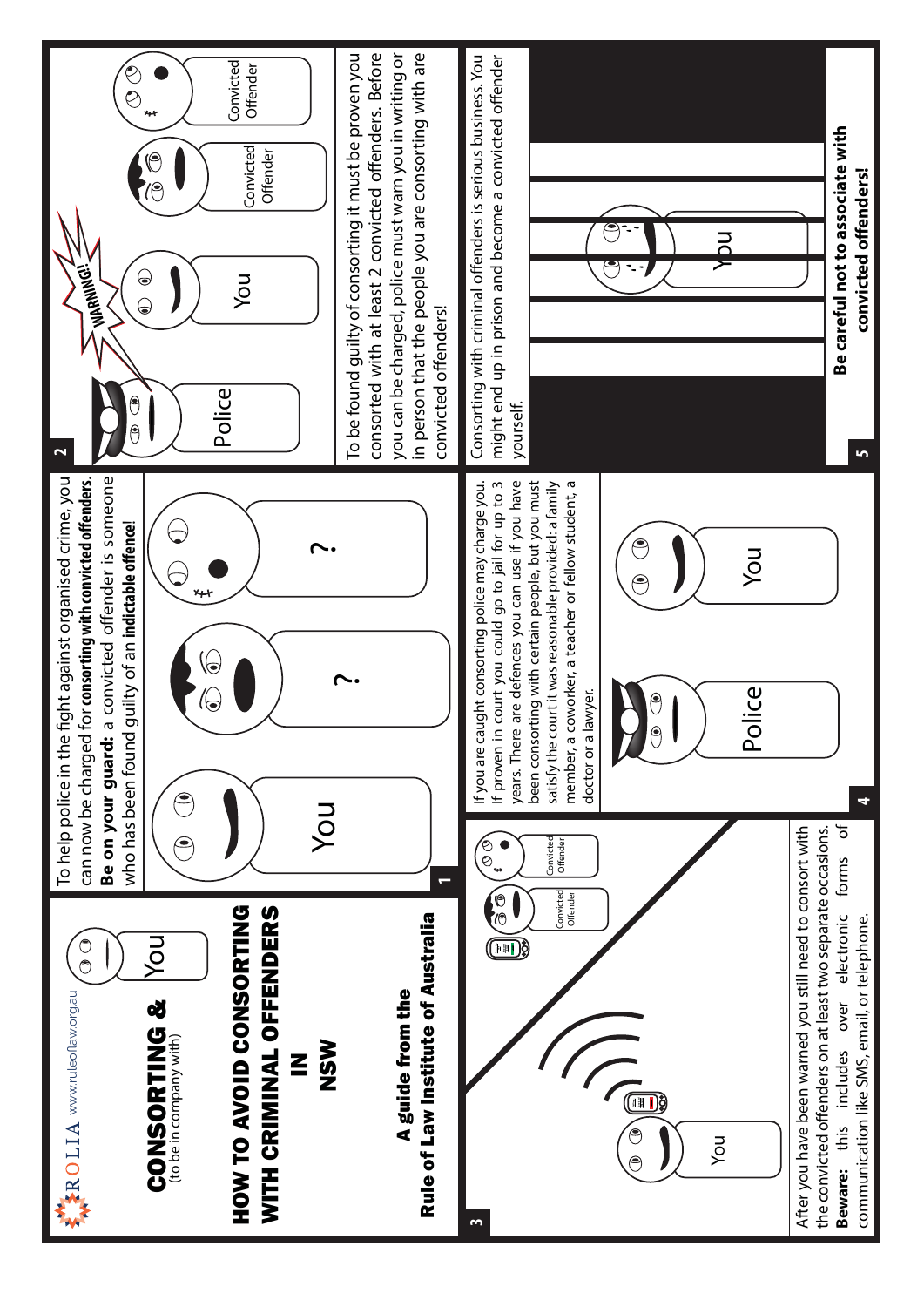# **The Consorting Law in NSW**

# **What is consorting?**

Consorting with criminal offenders is an offence under the **Crimes Act 1900 (NSW)**. It allows the police to prosecute a person who has 'consorted' with at least two convicted offenders on two separate occasions.

Police must give an oral or written warning to a person to inform them that the people they are associating with are convicted offenders.

# **Purpose of Law Reform**

The consorting offence was introduced to target criminal organisations such as outlaw motorcycle gangs, and prevent their members from associating.

# **Defences to Consorting**

A person must prove to the court that the consorting was reasonable. Circumstances such as consorting with a family member, in the course of lawful employment, training or education, and during the provision of health care or legal advice are the defences to consorting included in the **Crimes Act 1900 (NSW)**

Legal terminology involved in defining the **consorting charge:**

**consort** - to associate with a person, including by electronic or other form of communication.

**convicted offender** - a person who has been found guilty of an indictable offence.

**habitually consort** - to consort with at least 2 convicted offenders, on two separate occasions.

**official warning** - a oral or written warning from a police officer given to inform a person that a convicted offender is a convicted offender, and that consorting with them is an offence.

#### **Rewrite the following sentence into a paragraph to include the terminology used in the consorting offence:**

A person must **habitually consort** with **convicted off enders** after receiving an **official warning** from NSW Police.

# **Case: R v Foster [2012] Local Court NSW**

Charles Foster was the first person to be found guilty of consorting with convicted offenders in July 2012.

Foster had 'consorted' with convicted offenders who were long time friends, one of which he was living with at the time. He had no links with criminal organisations despite having served time in jail for other offences.

He received a sentence of 12 months with a non-parole period of 9 months. He appealed his conviction in the District Court of NSW and was allowed a retrial.

High ranking members of the Nomads Motorcycle Club were also charged with consorting in late 2012.

In 2014, the High Court heard a challenge brought by Forster and the Nomads to have the consorting law struck off on the basis it affected the implied freedom of political communication found in the Australian Constitution.

In October 2014, a majority (6-1) of the High Court found the consorting offence was valid. The Court also found there is no free-standing right to association in the Australian Constitution.

www.ruleofl aw.org.au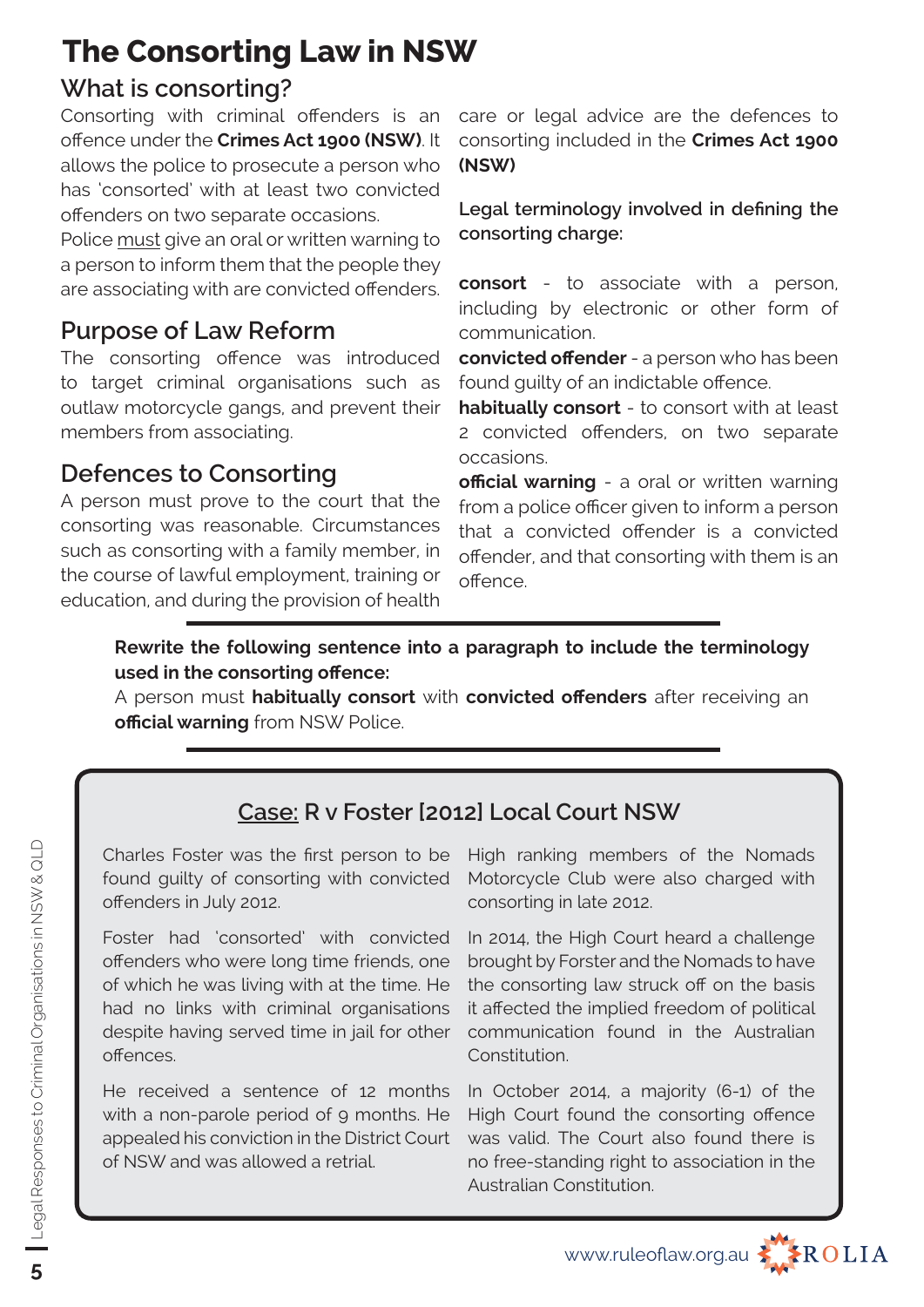# **Rule of Law Concerns with Consorting**

The **Rule of Law Institute of Australia** has the following concerns about the consorting offence:

- A person found guilty is charged with the act of associating which is of itself not a criminal act.
- $\cdot$  The amount of people in the community who are convicted offenders makes the possible application of this offence very broad.
- The offence was introduced to target members of criminal organisations, however, it is defined broadly and can be used widely at the Police's discretion to target people not involved with criminal organisations.
- Punishing someone with imprisonment for associating with convicted offenders is not productive given they will spend more time with convicted offenders in jail
- $\cdot$  The convicted offenders involved in proving the offence are being indirectly punished for who they are, not what they have done.

#### **The Rule of Law Institute of Australia is an independent**  not-for-profit, **politically non-partisan organisation which promotes discussion of rule of law issues in Australia. It seeks to uphold transparency and accountability in government and strongly supports the presumption of innocence, independence of the judiciary and procedural fairness in the Australian legal system.**

# **Balancing the Needs of Society with the Rights of the Individual**

**Organised crime and violence should not be tolerated in Australian society.** The courts and police should be able to prosecute criminal organisations to protect the public from violence and criminal activities; however, there is a delicate balance between protecting the public and trampling on rights and freedoms.

#### **Limits to Individual Rights**

- The presumption of innocence is eroded because a person can be imprisoned simply for the act of associating
- If evidence exists of individuals being involved in serious criminal activity, they should be charged with existing criminal offences, not for just associating with others. This entitles them to the protections of the criminal trial process.
- Equality before the law is diminished by using a person's status as a 'convicted offender' to decide whether another person is guilty of a criminal offence.

Consorting has been shown to disproportionately target vulnerable and disadvantaged communities. The NSW Ombudsman's issues paper on the NSW consorting offence released in November 2013 noted that: 496 out of a total of 1247 people who were subject to the offence were Indigenous Australians. Subject to the offence means either warned or charged.

#### **Possible Solutions**

- Law reform and government should focus on ways to support the police prosecuting members of criminal organisations for criminal offences, not an offence which relies on criminalising association.
- Law enforcement agencies already have extensive powers allowing surveillance, search and seizure of goods, as well as compelling people to answer questions. Are anti-association laws necessary when such extensive powers are already available to law enforcement agencies?

www.ruleoflaw.org.au **KAROLIA** 

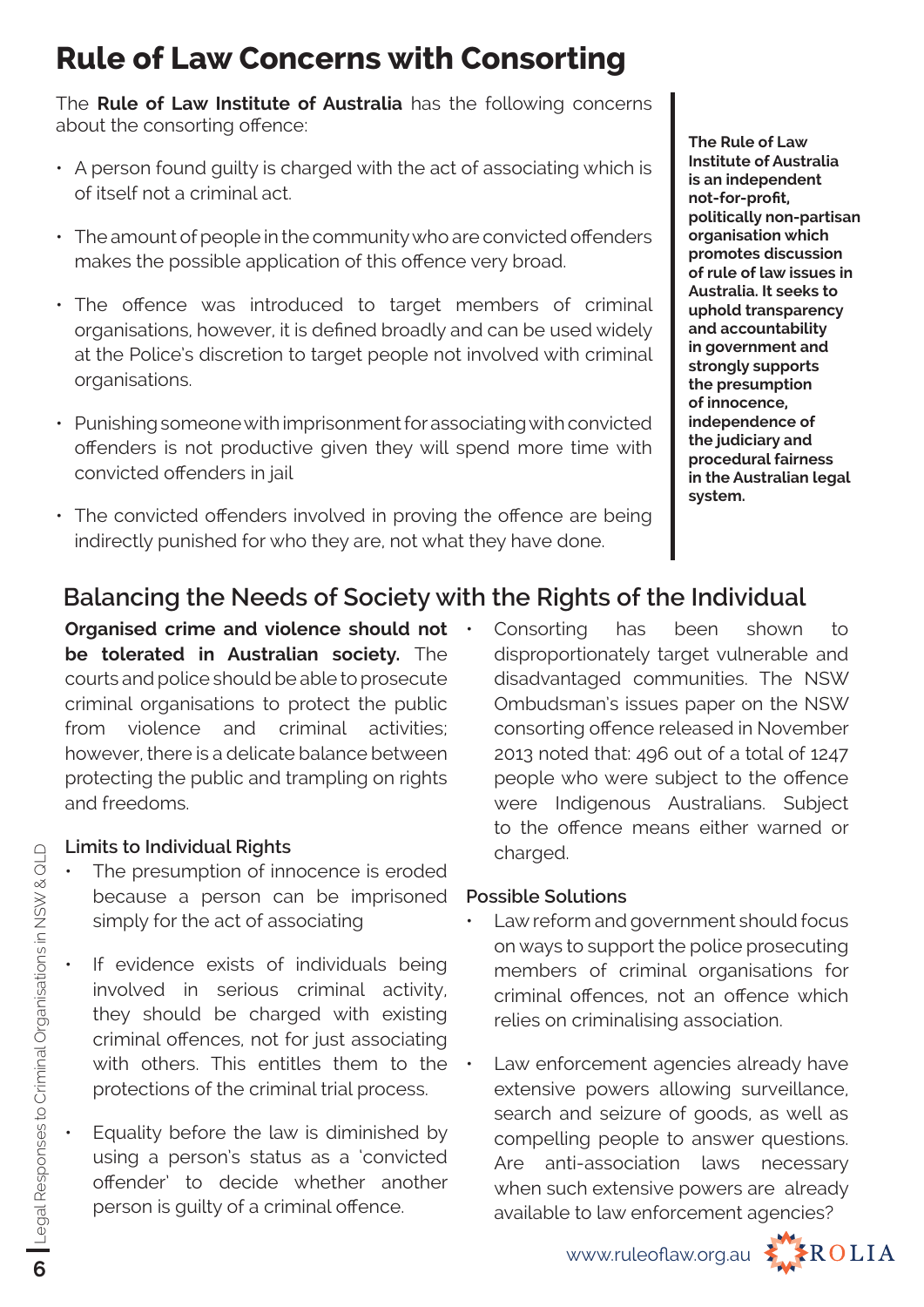# **Law Reform Issue: Changes to the Right to Silence in NSW**

## **What changed?**

**The Evidence Act 1995 (NSW)** was amended to allow a judge to **direct a jury** to draw an '**unfavourable inference**' if the accused does not mention something when questioned by police.

The person must be given the special caution by police in the presence of their lawyer which can only be used if the person is charged with an offence carrying a penalty of 5 years or more imprisonment.

The special caution and unfavourable inference cannot be used in the trial of a person who is under 18 years of age.

*"I am going to ask you some questions. You do not have to say or do anything unless you wish to do so but anything you do say will be used in evidence."*

## **Old Caution New Special Caution**

*"You are under arrest for \_\_\_\_\_\_\_\_. You do not have to say or do anything unless you wish to do so, anything you do say will used in evidence. It may harm your defence if you do not mention when questioned something you later rely on in court."*

#### **Criminal Procedure Amendment (Mandatory Pre-trial Defence Disclosure) Act 2013 (NSW)**

Makes the defence and prosecution provide details of their case to each other before the trial. Previously, the defence only had to reveal specific aspects of their case pre-trial such as alibis and if they intended to offer the defence of mental impairment.

## **Police have stated that these laws will allow them to deal**  more effectively with the 'wall of silence' they encounter

**when prosecuting criminal organisations.**

#### **Benefits**

**To the prosecution** - silence of the accused can form evidence of guilt. This places pressure on a defendant to answer questions pre-trial, and anything new they do say during the trial is subject to an '**unfavourable inference**'.

May reduce the length and complexity of some trials by discouraging a defendant from raising new evidence.

The defence cannot 'surprise' the prosecution with new evidence in the middle of the trial

### What is an 'unfavourable inference'?

The judge can instruct the jury to use the accused's silence when questioned as evidence of guilt or that their evidence is unreliable.

An unfavourable inference cannot be the only factor in deciding guilt, other evidence must be provided by the prosecution.

What is a 'jury direction'?

At the end of a trial the judge

directs the jury on what it must consider when deliberating. See the Judicial Commission of NSW's Bench

Book on instructing juries about the right to silence:

http://www.judcom.nsw.gov.au/publications/ benchbks/criminal/silence-evidence\_of.html

# **Evaluate and Discuss**

#### Limitations

Damages the presumption of innocence and limits the right to silence

Defendants who are in a vulnerable state, confused, stressed, or have poor English, will not have the protection of the right to silence when questioned

Limits the advice lawyers can give their clients. Lawyers may be reluctant to attend police stations when an accused is questioned by police

Pre-trial disclosure of defence cases may increase costs for the defence

www.ruleofl aw.org.au

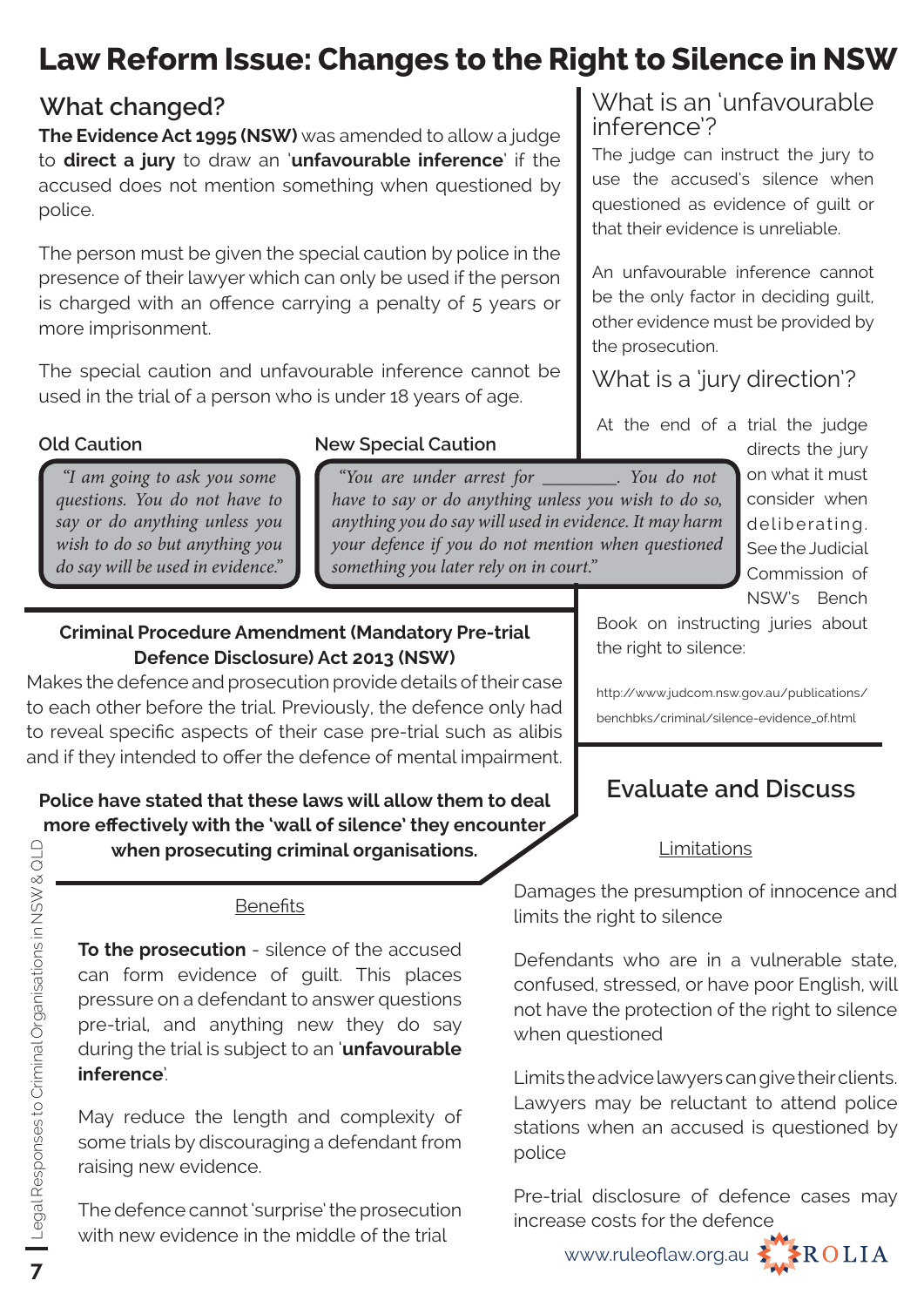# **Overview of Organised Crime Laws in Queensland**

# **2009**

The Criminal Organisation Act 2009 (Qld) or COA was introduced by the former Bligh Government. COA allowed for an organisation to be declared a 'criminal organisation' and for 'control orders' to be made against members of the organisation which made it a criminal offence for them to associate with other controlled members.

The Finks Motorcycle Club was the first organisation to be targeted under COA. It appealed to the High Court of Australia arguing that COA was invalid under the Australian Constitution.

 $204$  In 2011 the Queensland police asked the Queensland Supreme Court to declare the Finks Motorcycle Club as a criminal organisation under COA. The Finks challenged this move in court and the case was taken to High Court of Australia by Queensland Police.

The Finks challenge to COA was rejected by the High Court in Assistant Commissioner Michael James Condon v Pompano Pty Ltd [2013] HCA 7. The application to declare the Finks a criminal organisation was abandoned when the Newman Government passed the VLAD Act, CODA and CODOLA. **2013**

#### **How fast did Parliament pass these laws?**

The Acts below amend many different Acts under the law of Queensland such as the Criminal Code 1899, Corrective Services Act 2006, the Crime and Misconduct Commission Act 2001 among others.

The speed at which Parliament passed these laws raises serious questions about whether they received adequate scrutiny by the Parliament. A law that is not adequately scrutinised by

Parliament is more likely to contain errors, and have unintended effects which damage the certainty and predictability of the law. Certainty and predictability in law is especially important when laws affect individual rights and freedoms.

A system of committees reviews laws before Queensland Parliament. However, this system is only effective when it has adequate time to consider a law:

|                                           |                                                                 |                                                                           | )) L/A\                                                                                       |
|-------------------------------------------|-----------------------------------------------------------------|---------------------------------------------------------------------------|-----------------------------------------------------------------------------------------------|
| <b>Full Name</b>                          | <b>Vicious Lawless Association</b><br>Disestablishment Act 2013 | Criminal Law (Criminal<br>Organisations Disruption)<br>Amendment Act 2013 | Criminal Law (Criminal<br>Organisations Disruption) & Other<br>Legislation Amendment Act 2013 |
| <b>Number of Pages</b>                    | 17                                                              | 99                                                                        | 177                                                                                           |
| Introduced to<br>Parliament               | 15/10/2013                                                      | 15/10/2013                                                                | 19/11/2013                                                                                    |
| Passed by<br>Parliament                   | 15/10/2013                                                      | 15/10/2013                                                                | 21/11/2013                                                                                    |
| <b>Considered by</b><br><b>Committee?</b> | <b>NO</b>                                                       | <b>NO</b>                                                                 | YFS                                                                                           |

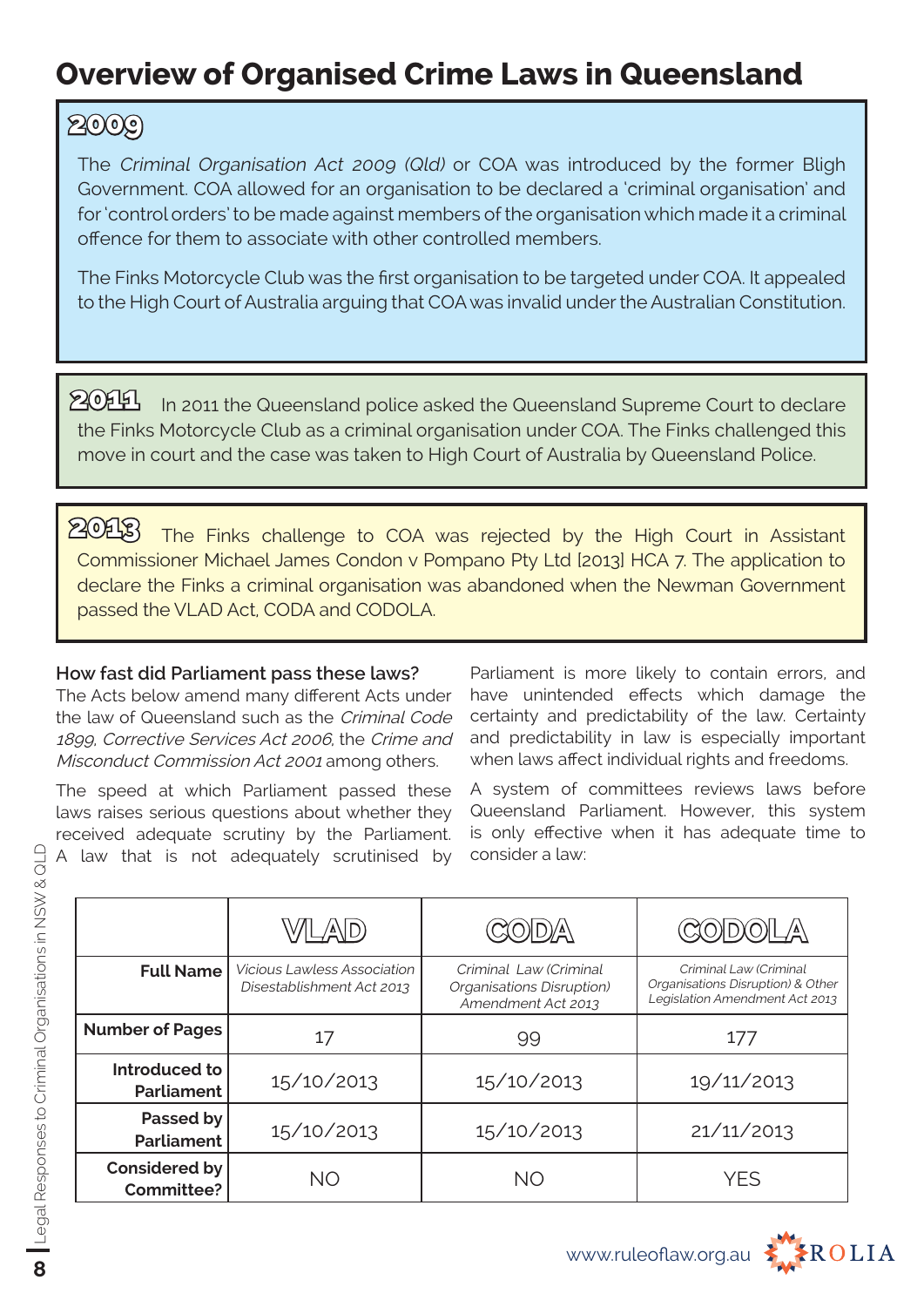## **Organised Crime Laws & The Separation of Powers**

The separation of powers is required at the Federal level by the Australian Constitution. That means the three arms of government: the parliament, the executive, and the judiciary perform separate functions, and power is balanced them with checks on the exercise of their powers. For example:

The judiciary is a check on the power of the Parliament because it can strike down laws which are unconstitutional.

The Constitution of Queensland does not provide for such a strict separation of powers as the Australian Constitution. However, the concept that each arm of government should not interfere with the role of the other is widely accepted, and well established in convention.

The CODA Act allows the Attorney-General of Queensland to add organisations to a list of "criminal organisations". Being on this list, members of these organisations are subject to an anti-association law, which makes them guilty of an offence for the act of being together.

The Queensland parliament has introduced mandatory sentences under the VLAD Act. Under the VLAD Act judges must hand down an additional mandatory sentence that is not

proportionate to the crime. This limits the role of judges in sentencing in a way which diminishes their role under the separation of powers.

This means that in Queensland the Attorney General, who is a member of the executive, and the parliament, which has passed the mandatory penalty, have targeted a group of people and effectively sentenced them for the act of associating.

This severely limits the role of the judiciary in its power to interpret the law based on the facts of the case.

The Queensland Government implied that judges should apply the laws according to the policy objectives of the parliament. However, if they did so this would be another breach of the separation of powers because courts are required to be independent and impartial, even if this means interpreting the law in a way that does not agree with Government policy.

The Queensland Government announced a review of the laws to commence 1st of May 2015.

**People who are the subject of these laws do not receive equality before the law.**

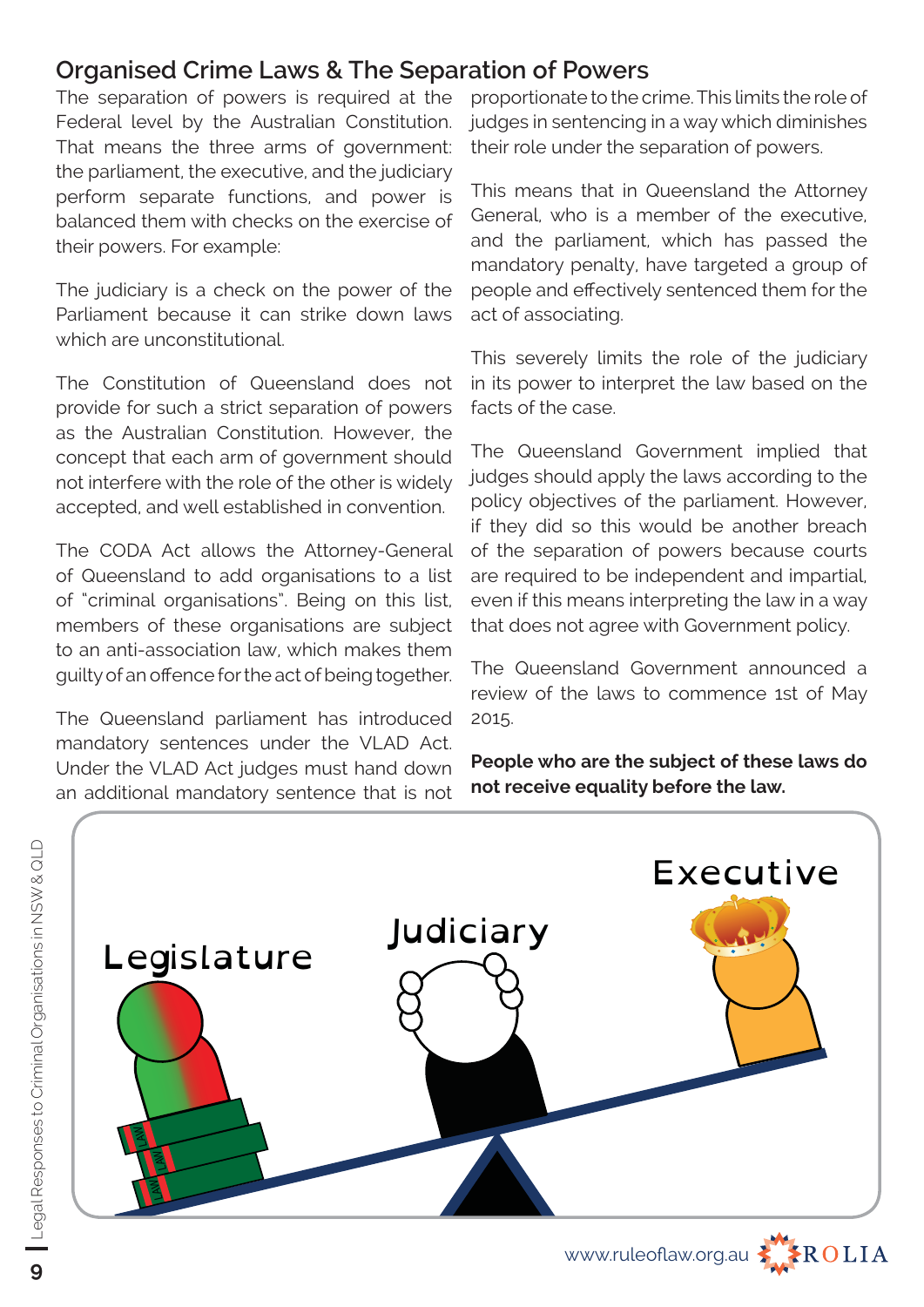|                                              | <b>Vicious Lawless</b><br><b>Association Disestablishment Act 2013</b>                                                                                                                                                                                            |
|----------------------------------------------|-------------------------------------------------------------------------------------------------------------------------------------------------------------------------------------------------------------------------------------------------------------------|
| <b>Lawless Associate?</b>                    | What is a Vicious The Vicious Lawless Association Disestablishment Act 2013 (VLAD<br>Act) allows for a person to be given the legal status of a 'vicious<br>lawless associate' (VLA) for the purpose of sentencing them for a<br>declared offence.                |
|                                              | Their status as a VLA means that they will receive a <b>mandatory</b><br>sentence of imprisonment in addition to the penalty for the crime<br>committed.                                                                                                          |
| How do you become                            | A person becomes a VLA when that person does all of the following:                                                                                                                                                                                                |
| a Vicious Lawless<br><b>Associate (VLA)?</b> | 1. commits a declared offence (see list on opposite page)                                                                                                                                                                                                         |
|                                              | 2. participates in the activities of a group or organisation                                                                                                                                                                                                      |
|                                              | 3. committed the declared offence while participating in the activities<br>of the association.                                                                                                                                                                    |
|                                              | If the offender can prove that the purpose of the organisation they<br>belong to is not to engage in committing a declared offence they<br>will not be made a VLA.                                                                                                |
|                                              | What is a group/ The VLA must commit the offence as part of the activities of a group or<br>organisation? organisation in which they participate or are a member. The definition<br>of a group in the Act is very broad and includes the following:               |
|                                              | a) a corporation                                                                                                                                                                                                                                                  |
|                                              | b) an incorporated or unincorporated association, club or league                                                                                                                                                                                                  |
|                                              | c) or any other group of 3 or more persons whether associated formally<br>or informally, whether or not the group is legal or illegal.                                                                                                                            |
|                                              | <b>Punishment</b> After deciding on an appropriate sentence for the declared offence<br>for being a the judge must do the following if a person is found to be a VLA:                                                                                             |
| <b>VLA</b>                                   | sentence a person to 15 years imprisonment without parole                                                                                                                                                                                                         |
|                                              | • sentence a person to an additional 10 years imprisonment if<br>the person is an office-bearer or authority figure of the group/<br>organisation                                                                                                                 |
|                                              | If the person does not receive a sentence of imprisonment for the<br>declared offence, that person must still serve the mandatory sentence<br>for being a VLA. The sentence can be reduced if the person agrees to<br>cooperate with law enforcement authorities. |
|                                              |                                                                                                                                                                                                                                                                   |

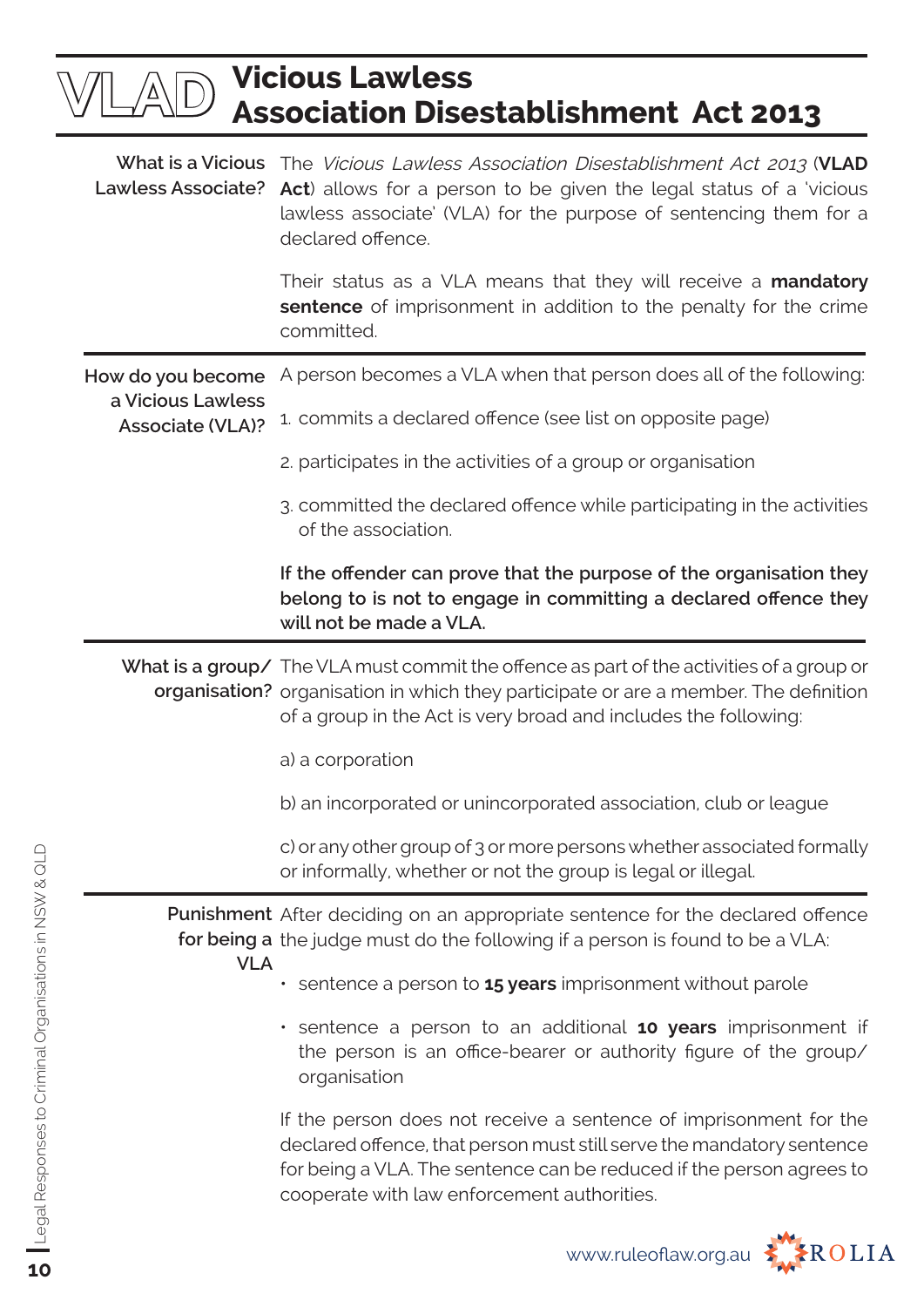# **Why is the VLAD Act Against the Rule of Law?**

A key aspect of equality before the law is proportionality in sentencing - this is the idea that judges impose sentences that fit the facts of the particular case, and also look at similar cases as a guide to consistent sentencing.

Mandatory sentences lead to injustices as the judge is not free to impose a sentence which fits the crime. They also lead to inconsistency because all offenders receive the same sentence regardless of the seriousness of the crime committed.

The VLAD Act imposes a mandatory sentence for being a member of a group, not because of the seriousness of the offence or other sentencing considerations. In this way it imposes personal responsibility on an individual for the actions of a group of which they are a member, even if they are not involved in criminal activity.

Mandatory sentences are a breach of the separation of powers principle as the Parliament is effectively sentencing a person based on their membership of a group. In

#### **Glossary**

**Association** - any incorporated or unincorporated association, club or league, or any other group of 3 or more persons whether associated formally or informally, whether or not the group is legal or illegal.

**Office bearer** - a person who is the president, vice-president, sergeant-at-arms, treasurer or secretary, etc... of the association or a person recognised to have authority in the association by words or actions.

**Mandatory sentence** - a fixed sentence which must be imposed by a court.

**Maximum sentence** - the maximum sentence a judge can issue for a criminal offence. Judges only issue the maximum sentence for the most extreme cases of an offence.

**Onus of proof** - in a criminal proceeding the prosecution bears the onus of proof. When this is reversed the accused loses the presumption of innocence because an accused must prove they are innocent.

doing so they provides no reasons for specific cases. Sentencing in criminal matters is the role of judges, not the parliament.

Judges provide written reasons for their sentences. This is what makes their decisions just and allows their decisions to be appealed if they are in error. A mandatory sentence imposed by legislation leaves very little room for appeal.

Equality before the law is damaged by mandatory sentencing because the punishment may not fit the crime, and judges are less able to perform the function of interpreting the law according to the facts of a particular case.

#### **Reversal of the onus of proof**

The only defence against VLAD is to prove that the organisation they are a part of is not involved in committing declared criminal offences. This means the onus of proof shifts to the accused which denies them the presumption of innocence.

#### **List of Declared Offences Under VLAD** substance

#### **Criminal Code 1899 (QLD)**

- Riot Affray
- Retaliation against or intimidation of a judicial officer, juror or witness
- Attempting to pervert justice • Aiding persons to escape from lawful custody
- Unlawful sodomy
- Indecent treatment of children under 16
- Owner etc. permitting abuse of children on premises
- Carnal knowledge with or of children under 16 • Abuse of persons with an impairment of the mind
- Procuring young person etc. for carnal knowledge
- Procuring sexual acts by coercion Taking child for immoral purposes
- Incest • Obscene publications and exhibitions involving children under the age of 16
- Making child exploitation material
- Distributing child exploitation material • Possessing child exploitation material
- Maintaining a sexual relationship with a child
- Procuring engagement in prostitution Knowingly participating in provision of
- prostitution • Carrying on business of providing unlawful prostitution
- Having an interest in premises used for prostitution
- Permitting young person etc. to be at place used for prostitution
- Murder
- **Manslaughter**
- Attempt to murder • Accessory after the fact to murder
- Threats to murder in document
- Conspiring to murder
- Disabling in order to commit indictable offence
- Stupefying in order to commit indictable offence
- Grievous bodily harm **Torture**
- Attempting to injure by explosive or noxious
- Bomb hoaxes
- Administering poison with intent to harm • Wounding
- Setting mantraps
- Dangerous operation of a vehicle
- Assaults occasioning bodily harm • Serious assaults
- Assaults in interference with freedom of trade or work
- Rape<br>• Attem
- Attempt to commit rape
- Assault with intent to commit rape • Sexual assaults
- Kidnapping<br>• Kidnapping
- Kidnapping for ransom Unlawful stalking
- Stealing
- Stealing firearm for use in another indictable
- offence • Stealing firearm or ammunition
- Robbery
- Attempted robbery **Extortion**
- **Burglary**
- Receiving tainted property

**Corrective Services Act 2006** • Unlawful assembly, riot and mutiny

#### **Criminal Proceeds Confi scation Act 2002** Money laundering

- **Drug Misuse Act 1986**
- Trafficking in dangerous drugs • Supplying dangerous drugs
- Receiving or possessing property obtained<br>from trafficking or supplying<br>• Producing dangerous drugs
- 
- Possessing dangerous drugs

- **Weapons Act 1990** Possession of weapons (if liable to
- imprisonment for 7 years or more) Unlawful supply of weapons (if liable to imprisonment for 7 years or more)
- Unlawful trafficking in weapons



 $\bigcap_{i=1}^n$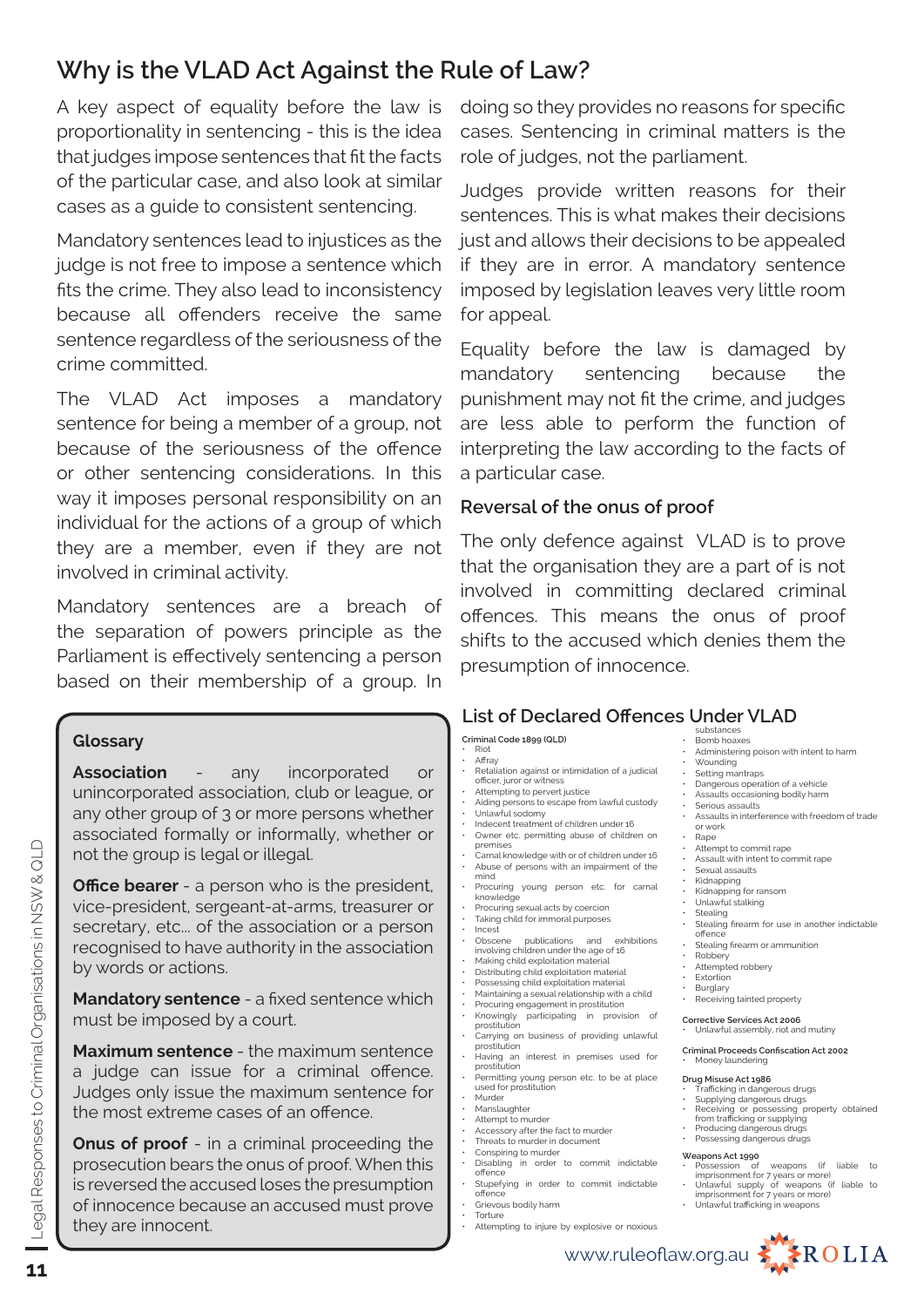

CODA introduced a new criminal offence: **Participants in criminal organisation being knowingly present in public places**. This new offence relies on a list created by CODA, which is a part of the Criminal Code 1899 (Qld) . This list is decided upon by the Attorney General on the advice of the Queensland Police and contains the names of criminal organisations and their addresses.

# **Rule of Law Concerns**

60A Criminal Code 1899(Qld) **Participants in criminal organisation being knowingly present in public places** (1) Any person who is a participant in a **criminal organisation** and is knowingly present in a public place with 2 or more other persons who are participants in a criminal organisation commits an offence. **Minimum penalty** — 6 months imprisonment served wholly in a corrective services facility. Maximum penalty  $-$  3 years imprisonment. (2) It is a defence to a charge of an offence against subsection (1) to prove that the criminal organisation is not an organisation whose participants have as their purpose, or 1 of their purposes, engaging in, or conspiring to engage in, criminal activity. A **participant** means someone involved with the criminal organisation. The definition of participation is very broad, see page 13 for the full definition. **Criminal organisations** are declared by the Attorney General (AG). The list currently contains 26 criminal organisations and is called the Criminal Code (Criminal Organisations) Regulation 2013. A **minimum penalty** is another type of **mandatory sentencing**. See page 7 for the issues with mandatory sentencing. **Reversal of the onus of proof** - the accused must prove the organisation is not a criminal organisation. **Guilt by association** - The person charged is quilty of this offence because of the criminality of others, not necessarily their own criminal acts.

**Criminal Law (Criminal Organisations Disruption) & Other Legislation Amendment Act 2013**

CODOLA, much like CODA, amends many different laws in Queensland. It provides additional sanctions against members of criminal organisations:

- A person identified as a participant in a criminal organisation is declared a prohibited person.
- Prohibited persons can be refused licenses to be electricians, builders, liquor industry, tattoo artists and other trade licences.
- The Police Commissioner can publicly disclose the criminal history of a person 'who at any time in the past' has been a participant in a criminal organisation

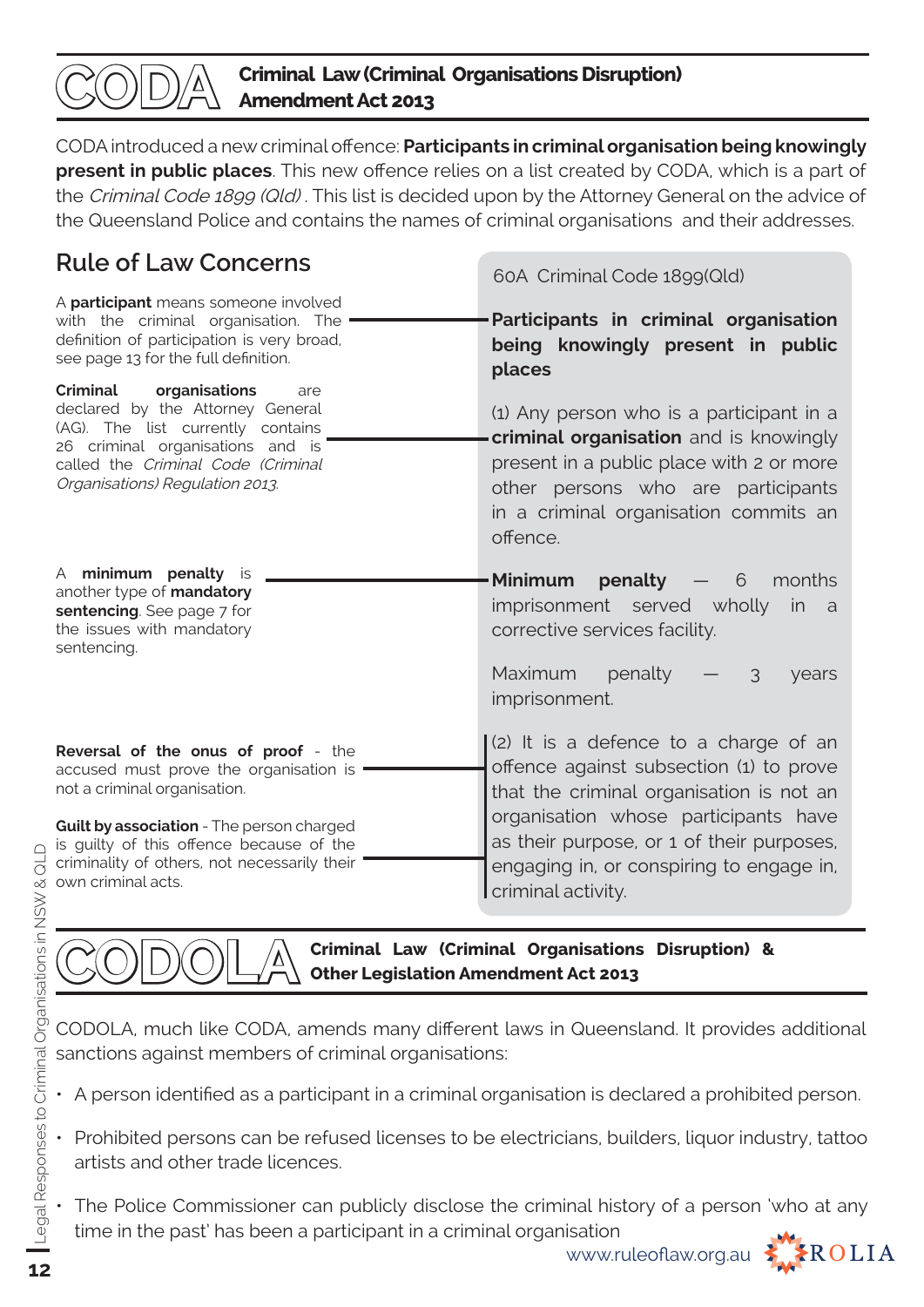# **Case Study : Sally Kuether, 'Life and Death'**

Sally Kuether, a librarian from Brisbane, her partner, Phillip "Crow" Palmer, and Roland Germain were seen, on CCTV footage, by police drinking at a pub in Dayboro on the 19 December 2013.

Ms Kuether was wearing a jacket given to her by Mr Palmer with a patch displaying the insignia of the 'Life and Death' motorcycle club and the words 'Property of Crow' on it.

Mr Palmer is said to be a patched member, and Mr Germain an associate of the 'Life and Death' motorcycle club. Life and Death are currently on the list of criminal organisations contained in the regulations of the Criminal Code Act 1899.

The three accused were arrested on 24 January 2014 by the Queensland Police for being **participants in a criminal organisation being knowingly present in public places**, and for **remaining in a licensed premises while wearing a prohibited item**.

Ms Kuether was remanded in custody at the Pine Rivers Watch House for a week until her bail hearing in the Brisbane Magistrates Court on 30 January 2014.

At the bail hearing Ms Kuether acknowledged that she knew Mr Palmer was a member of a motorcycle gang, but had never sought to be a member of one herself.

Evidence presented in relation to Ms Kuether character at her bail hearing included the fact that she had no criminal history and that she had won an award from the Brisbane Lord Mayor for volunteering during the Queensland Floods in 2011.

She was released on bail, but faced a 6 month mandatory sentence for being a participant in a criminal organisation and a penalty for wearing a prohibited item.

``I can't see what I've done wrong, all I did was have a beer with my partner and my mate," she said."

'Librarian and accused bikie Sally Louise Kuether freed on bail', News.com.au, <http://www.news. com.au/national/queensland/librarian-andaccused-bikie-sally-louise-kuether-freed-onbail/story-fnii5v6w-1226814188558>

The media reported that as a result of those charges a number of searches were conducted at the houses of the two accused. During a search, police found Mr Palmer was allegedly in possession of a small cannabis plant.

On the 8th of April 2015 Ms Kuether, Mr Germain and Mr Palmer appeared in the Brisbane Magistrate's court. The Queensland Police dropped the 'anti-association' charges prior to the hearing. Ms Kuether was fined \$150 for wearing CMG 'colours' in a licenced premises, an offence under the Liquor Act. However, no conviction was recorded against her.

Mr Palmer was convicted of the same offence and also minor drug offences, and possession of a snake without a licence, he was fined \$500 and had a conviction recorded.

Mr Germain was fined \$300 for the Liquor Act offence and for possession of a knife.

Mr Palmer's lawyer made a public statement, on his behalf, in which he stated "As citizens of Queensland, we should be allowed to go out in public without fear of arrest by police and mandatory jail terms"

ABC News, 'Anti-Association charges dropped against first woman charged under Queensland's anti bikie laws', ABC, 8 April 2015 < http://www.abc.net. au/news/2015-04-08/a-librarian-who-was-chargedunder-queenslands-antibikie-laws-ha/6377062>

www.ruleoflaw.org.au  $\leq$   $\leq$  ROLIA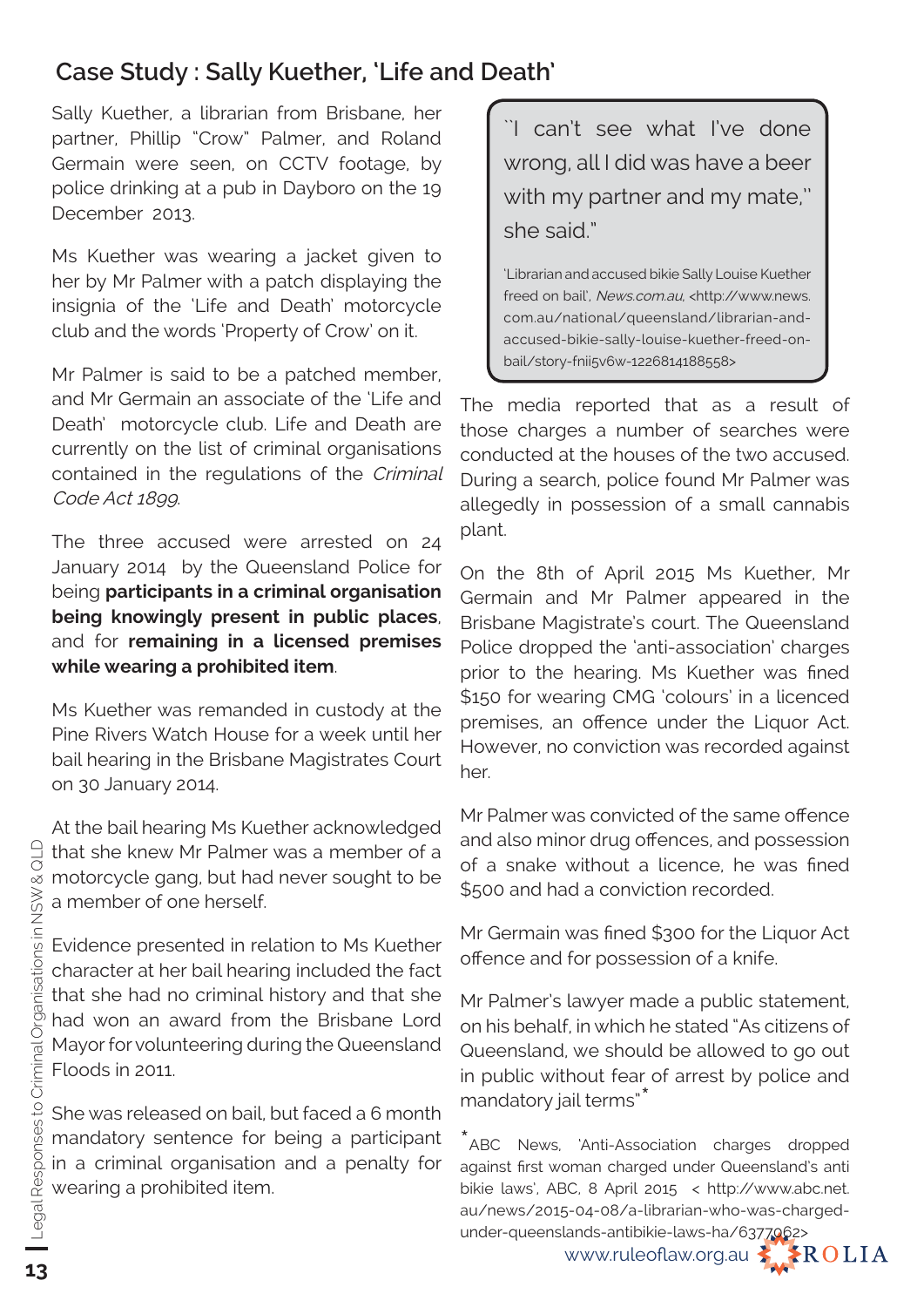**Crime and Corruption Commission Hearings Crime and Corruption Commission Hearings 1** Legal Responses to Criminal Organisations in NSW & QLD Legal Responses to Criminal Organisations in NSW & QLD

**CONDUCT OF THE HEARING**

CONDUCT OF THE HEARING

The Crime and Corruption Commission (CCC) is an independent law and Misconduct Act 2001. In 2013, CODOLA gave the CCC additional powers The Crime and Corruption Commission (CCC) is an independent law enforcement agency in Queensland which gets its powers from the Crime and Misconduct Act 2001. In 2013, CODOLA gave the CCC additional powers enforcement agency in Queensland which gets its powers from the to conduct hearings and compel people to give information. to conduct hearings and compel people to give information.

- The CCC conducts **closed hearings** which means . The CCC conducts closed hearings which means that the public cannot attend. that the public cannot attend.
- The attendee is not allowed to say they have attended a hearing, or talk about information they have provided The attendee is not allowed to say they have attended a hearing, or talk about information they have provided at the hearing, except to their lawyer. at the hearing, except to their lawyer.
- The CCC can hold a hearing with no notice to the participants and require immediate attendance if there is a threat to public safety, subject to the The CCC can hold a hearing with no notice to the participants and require immediate attendance if there is a threat to public safety, subject to the approval of the Supreme Court. approval of the Supreme Court.
- The **fear of retribution against a person or property can no longer be used as an reasonable excuse** for not attending a hearing, refusing to answer a question, or producing a document or thing when requested at The fear of retribution against a person or property can no longer be used as an reasonable excuse for not attending a hearing, refusing to answer a question, or producing a document or thing when requested at a hearing.

According to the CCC's website, between September 2014 and January 2015, 39 persons were called to According to the CCC's website, between September 2014 and January 2015, 39 persons were called to criminal motorcycle gang related hearings. criminal motorcycle gang related hearings.

CCC can be used in CCC can be used in found as a result of **Charges Suspects**  which incriminates used against them the hearing can be **Charges Suspects** Any new evidence found as a result of the hearing can be court proceedings Information given which incriminates used against them Any new evidence Investigations & court proceedings nformation given used against the **Investigations &**  used against the gathered by the gathered by the them cannot be them cannot be directly in court Intelligence in **Intelligence in**  with Offences directly in court by the person by the person Must take an oath to give truthful evidence, and answer all questions **with Off ences** Intelligence Must take an oath to give truthful evidence, and answer all questions Intelligence CCC Uses **CCC Uses**  attendee attendee No right to silence or privilege against self-incrimination No right to silence or privilege against self-incrimination Closed hearing: only the attendee and their lawyer **Closed hearing:** only the attendee and their lawyer DOCUMENT OR THING **DOCUMENT OR THING without a reasonable**  without a reasonable  **DOES NOT ANSWER**  DOES NOT ANSWER Mandatory sentence of imprisonment for Mandatory sentence of imprisonment for **QUESTION OR QUESTION OR** PERSON CHARGED WITH CONTEMPT **PERSON CHARGED WITH CONTEMPT PRODUCE A PRODUCE A** Second charge - 2 years 6 months Second charge - 2 years 6 months excuse **excuse** First charge - 6 months First charge - 6 months Third charge - 5 years Third charge - 5 years contempt charges: contempt charges: **REFUSES REFUSES TO GIVE**  TO GIVE **OATHPERSON DOES NOT**  PERSON DOES NOT ATTEND HEARING **ATTEND HEARING**  without reasonable excuse without reasonable excuse penalty of 5 Years penalty of 5 Years 200 penalty units **CCC ISSUES AN**  imprisonment or **CCC ISSUES AN** imprisonment or 200 penalty units **ATTENDANCE ATTENDANCE**  Maximum Maximum **NOTICE**

# **Glossary**

**Right to silence** - that a person is not required to say anything when interviewed by law enforcement. In a criminal trial this ensures the onus of proof is carried by the prosecution to prove guilt. An accused Right to silence - that a person is not required to say anything when interviewed by law enforcement. In a criminal trial this ensures the onus of proof is carried by the prosecution to prove guilt. An accused does not have to prove their innocence. does not have to prove their innocence.

Privilege against Self-Incrimination -The **Privilege against Self-Incrimination -**The legal right to not answer questions or legal right to not answer questions or provide documents when questioned provide documents when questioned by law enforcement or charged with an by law enforcement or charged with an offence if they may be used to show that the offence if they may be used to show that the person has committed a criminal offence. person has committed a criminal offence.

**Contempt - an offence of refusing to** comply with a legal order, or for showing Contempt - an offence of refusing to for showing comply with a legal order, or disrespect for legal authority. disrespect for legal authority.

**Open justice -** The principle that trials and court proceedings should be open to the public and the media so justice can be court proceedings should be open to the public and the media so justice can be Open justice - The principle that trials and seen to be done. seen to be done.

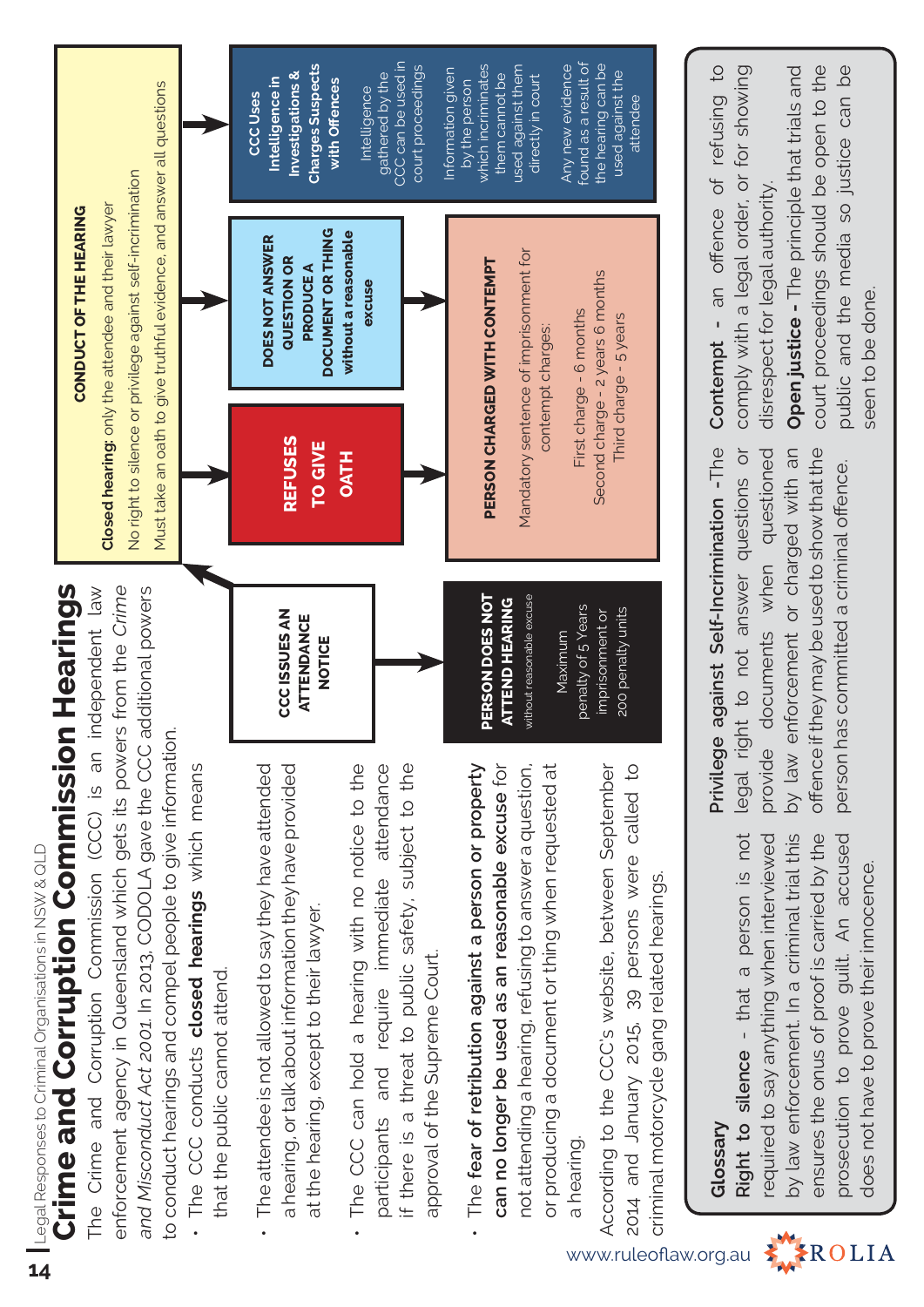| Legal Responses to Criminal Organisations in NSW & QLD<br>In Contempt of the CMC*                                                                    | CODA: Pink Jumpsuits and Solitary Confinement                                                                                            |
|------------------------------------------------------------------------------------------------------------------------------------------------------|------------------------------------------------------------------------------------------------------------------------------------------|
| Callanan v Attendee X [2013] QFC 340                                                                                                                 | the Criminal Code 1899 (Qld) if imprisoned is subject to different<br>A person who is a member of a criminal organisation on the list in |
| Attendee X was issued an attendance notice to attend a CMC                                                                                           | conditions than ordinary prisoners.                                                                                                      |
| hearing on 27 November 2013. He attended the hearing with his<br>lawyer. When the presiding CMC officer required him to take an<br>oath, he refused. | Changes to the Corrective Services Act 2006 (Old) in CODA<br>require that members of criminal organisations must have a                  |
| Attendee X was charged with contempt under s199(1) of the Crime                                                                                      | criminal organisation segregation order (COSO) made for<br>them when they enter prison. The COSO requires the prisoner                   |
| found that<br>and Misconduct Act 2001 (Qld). Justice Applegarth                                                                                      | to be segregated from other prisoners - which means that they                                                                            |
| Attendee X was guilty of contempt for refusing to take an oath.                                                                                      | are to be placed in what is commonly referred to as solitary<br>confinement. Members of the Government and the media have                |
| In the judgment, Justice Applegarth discusses the negative effects                                                                                   | stated that some prisoners have been required to wear pink                                                                               |
| of solitary confinement on the health of prisoners and whether the                                                                                   | jumpsuits                                                                                                                                |
| given that solitary confinement is a much harsher penalty than<br>mandatory sentence of 6 months for the offence was appropriate,                    | In Callanan v Attendee X (2013) Justice Applegarth quoted from                                                                           |
| being imprisoned under normal conditions.                                                                                                            | the Queensland Corrective Services Departmental Policy for                                                                               |
| Applegarth J sentenced X to 28 days because of the likelihood                                                                                        | the management of <b>Criminal Motorcycle Gang</b> (CMG) Prisoners:                                                                       |
| that he would spend this time in solitary confinement, even though                                                                                   | "Allidentified CMG prisoners (remand, sentenced and protection)                                                                          |
| there is a mandatory sentence of 6 months required for the charge<br>of contempt.                                                                    | will be managed in accordance with the following Restricted<br>Management Regime:                                                        |
| It was noted in the reasons that while the contempt was not a                                                                                        | Out of cell time restricted to at least two daylight hours a day                                                                         |
| criminal offence, that it was a very serious matter, and a significant                                                                               | No visits from other CMG members or affiliates (this also                                                                                |
| motivation for X not to be found guilty of contempt of the CMC                                                                                       | includes family members)                                                                                                                 |
| second time because the punishment would be 2 years and 6<br>$\sigma$                                                                                | CMG prisoners will ONLY be entitled to a 1 hour non-contact                                                                              |
| months imprisonment.                                                                                                                                 | personal visit with family members per week                                                                                              |
| Applegarth J noted that if X was remaining silent because of a                                                                                       | The wearing of the CMG prisoner uniform                                                                                                  |
| fear of retribution, then he would deserve less punishment then<br>someone who has no such fear. Since X refused to take an oath                     | No TVs in cells                                                                                                                          |
| and gave no information about his reasons for doing so, this was                                                                                     | No access to gymnasium facilities/oval                                                                                                   |
| not taken into account.                                                                                                                              | Canteen expenditure strictly limited"                                                                                                    |
| $*$ Previous name of the CCC is the CMC, Crime and Misconduct Commission.                                                                            |                                                                                                                                          |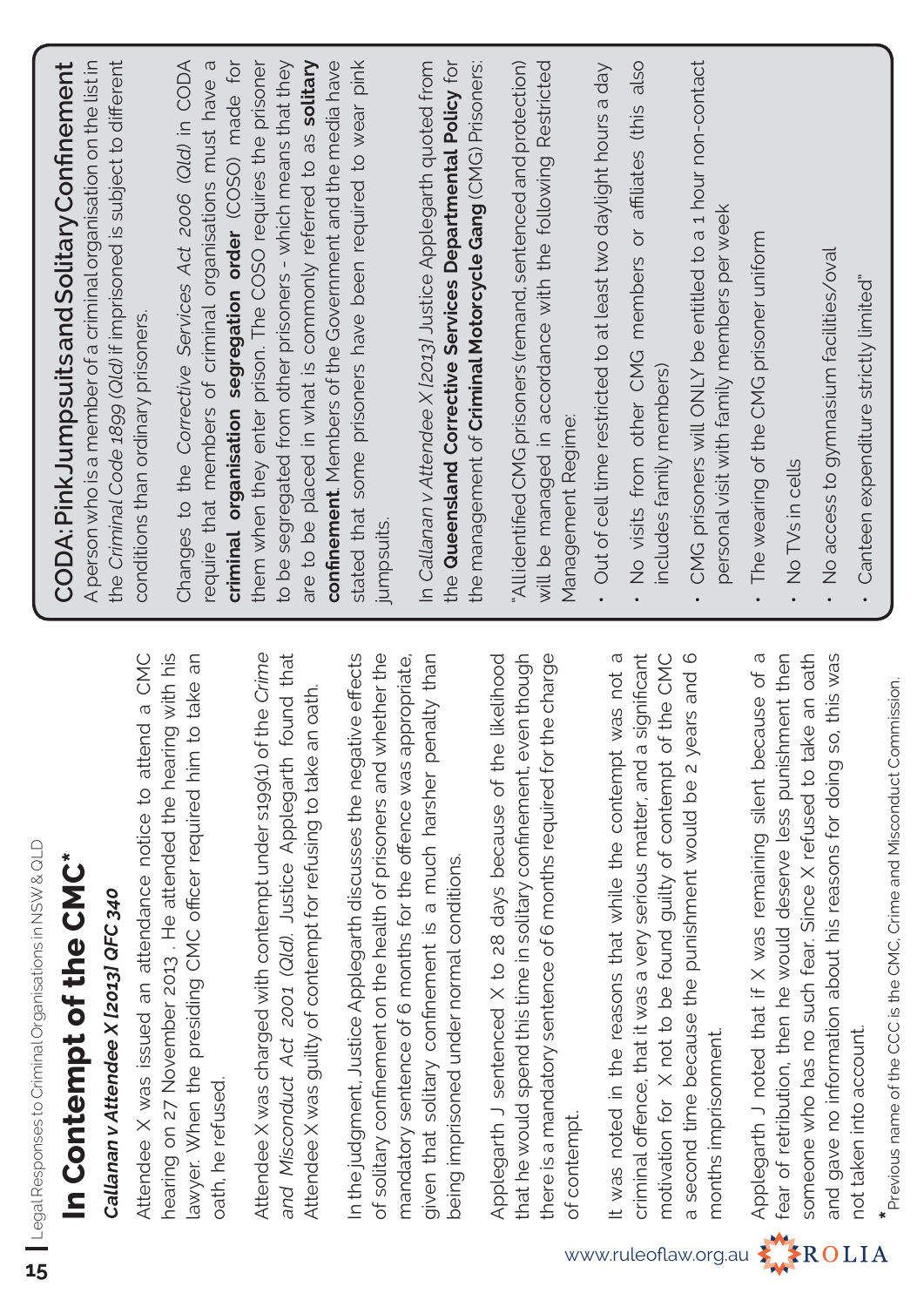# **Organised Crime Legislation by State/Territory**

#### **South Australia**

- The Serious Organised Crime (Control) Act 2008 (SA) came into force on the 15 May 2008.
- The Finks Motorcycle Club was declared under the Act on 14 May 2009.
- The High Court struck down provisions of the Act making it unusable in South Australia v Totani [2010] HCA 39.
- Addressing aspects of South Australia v Totani [2010] and Wainohu v NSW [2011] the Serious and Organised Crime (Control) (Miscellaneous) Amendment Act 2012 came into force on 10 May 2012 and fixed the provisions struck down by the High Court.

#### **NSW**

- The Crimes (Criminal Organisations Control) Act 2009 (NSW) came into force in March 2009.
- The Hells Angels Motorcycle Club was declared under the Act in July 2010.
- The High Court strikes down the Act in Wainohu v NSW [2011] HCA 24 (23 June 2011).
- The Crimes (Criminal Organisations Control) Act 2012 (NSW) addressed the issues raised in Wainohu v NSW [2011] and came into force on 21 March 2012.
- The Crimes (Criminal Organisations Control) Amendment Act 2013 (NSW) came into force on 3 April 2013 and added provisions to the Act similar to the QLD Act upheld in Assistant Commissioner Michael James Condon v Pompano Pty Ltd [2013] HCA 7 (14 March 2013).

#### **Queensland**

- The Criminal Organisation Act 2009 (Old) came into force on 3 December 2009.
- The Finks Motorcycle club was declared under the Act on 1 June 2012.
- The High Court upholds the Act in Assistant Commissioner Michael James Condon v Pompano Pty Ltd [2013] HCA 7 (14 March 2013).
- The Vicious Lawless Association Disestablishment Act 2013, Criminal Law (Criminal Organisations Disruption) Amendment Act 2013, were passed on the 17 October 2013.
- Criminal Law (Criminal Organisations Disruption) & Other Legislation Amendment Act 2013 was passed on the 21 November 2014.

#### **Western Australia**

• The Criminal Organisations Control Act <sup>2011</sup>(WA) came into force on 29 November 2013.

#### **Victoria**

• The Criminal Organisations Control Act <sup>2012</sup>(Vic) came into force on 3 November 2012.

#### **Northern Territory**

• The Serious Crime Control Act 2009 (NT) came into force on 11 November 2009.

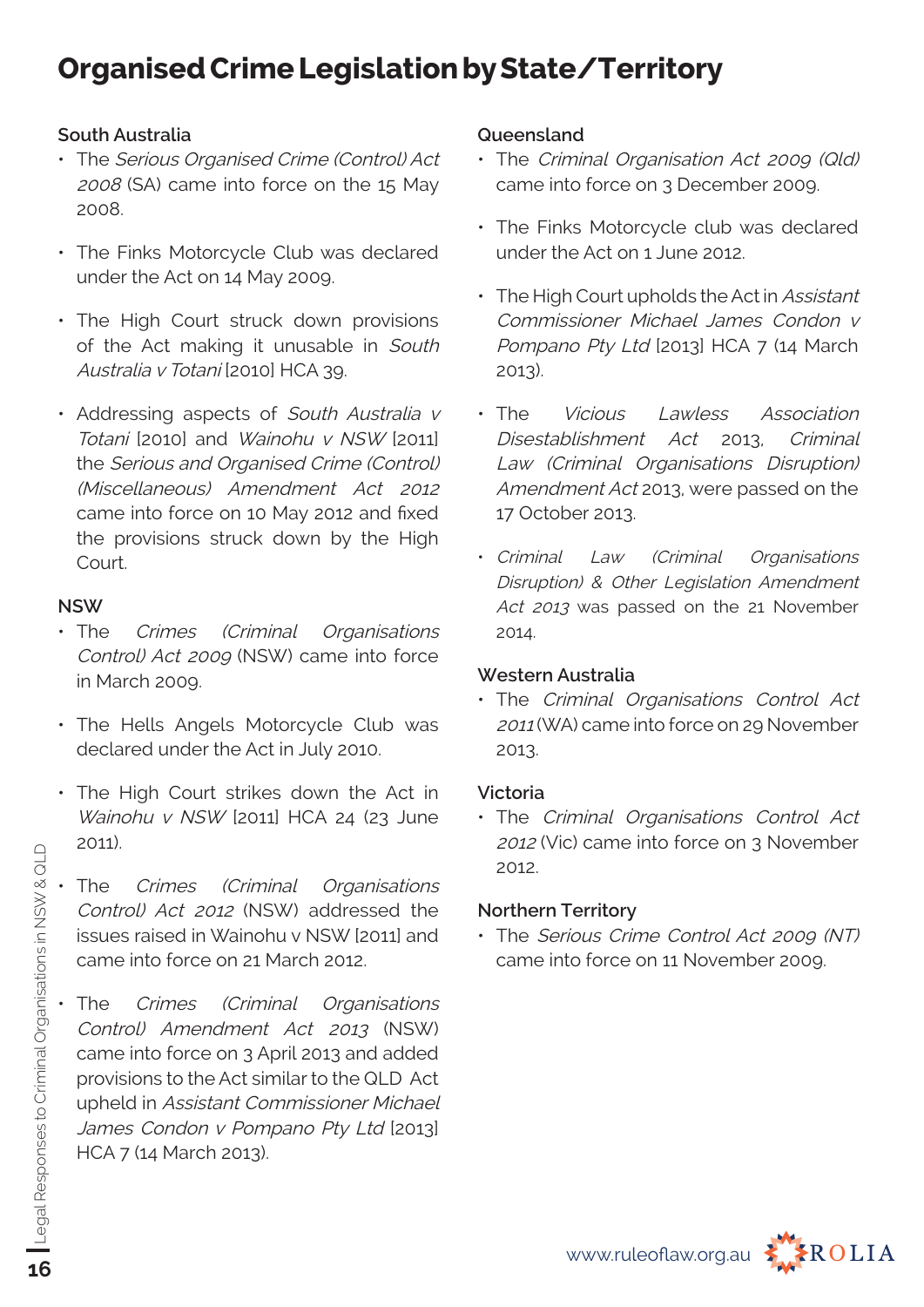# **Further Reading**

Definition of a Participant in a Criminal Organisation

**Section 60A(3)** - Criminal Law (Criminal Organisations Disruption) Amendment Act 2013

"participant, in a criminal organisation, means—

(a) if the organisation is a body corporate—a director or officer of the body corporate; or [s 42]

(b) a person who (whether by words or conduct, or in any other way) asserts, declares or advertises his or her membership of, or association with, the organisation; or

(c) a person who (whether by words or conduct, or in any other way) seeks to be a member of, or to be associated with, the organisation; or

(d) a person who attends more than 1 meeting or gathering of persons who participate in the affairs of the organisation in any way; or

(e) a person who takes part in the affairs of the organisation in any other way; but does not include a lawyer acting in a professional capacity."

Media Articles on Sally Kuether/Phillip Palmer Case

Elise Worthington and Staff, 'Anti-bikie laws: Library worker Sally Kuether is first woman charged under Queensland legislation', ABC News, 25/01/ 2014 <http://www. abc.net.au/news/2014-01-24/librarian-is-first-woman-charged-under-anti-bikielaws/5218212 >.

Rebecca Ananian-Welsh, 'Knowing the case against you: secrecy is eroding fair process', The Conversation, 12/02/2014 <https://theconversation.com/knowing-thecase-against-you-secrecy-is-eroding-fair-process-22686>.

'Librarian and accused bikie Sally Louise Kuether freed on bail', News.com.au, <http:// www.news.com.au/national/queensland/librarian-and-accused-bikie-sally-louisekuether-freed-on-bail/story-fnii5v6w-1226814188558>

ABC News, 'Anti-Association charges dropped against first woman charged under Queensland's anti bikie laws', ABC, 8 April 2015 < http://www.abc.net.au/news/2015-04- 08/a-librarian-who-was-charged-under-queenslands-antibikie-laws-ha/6377062>